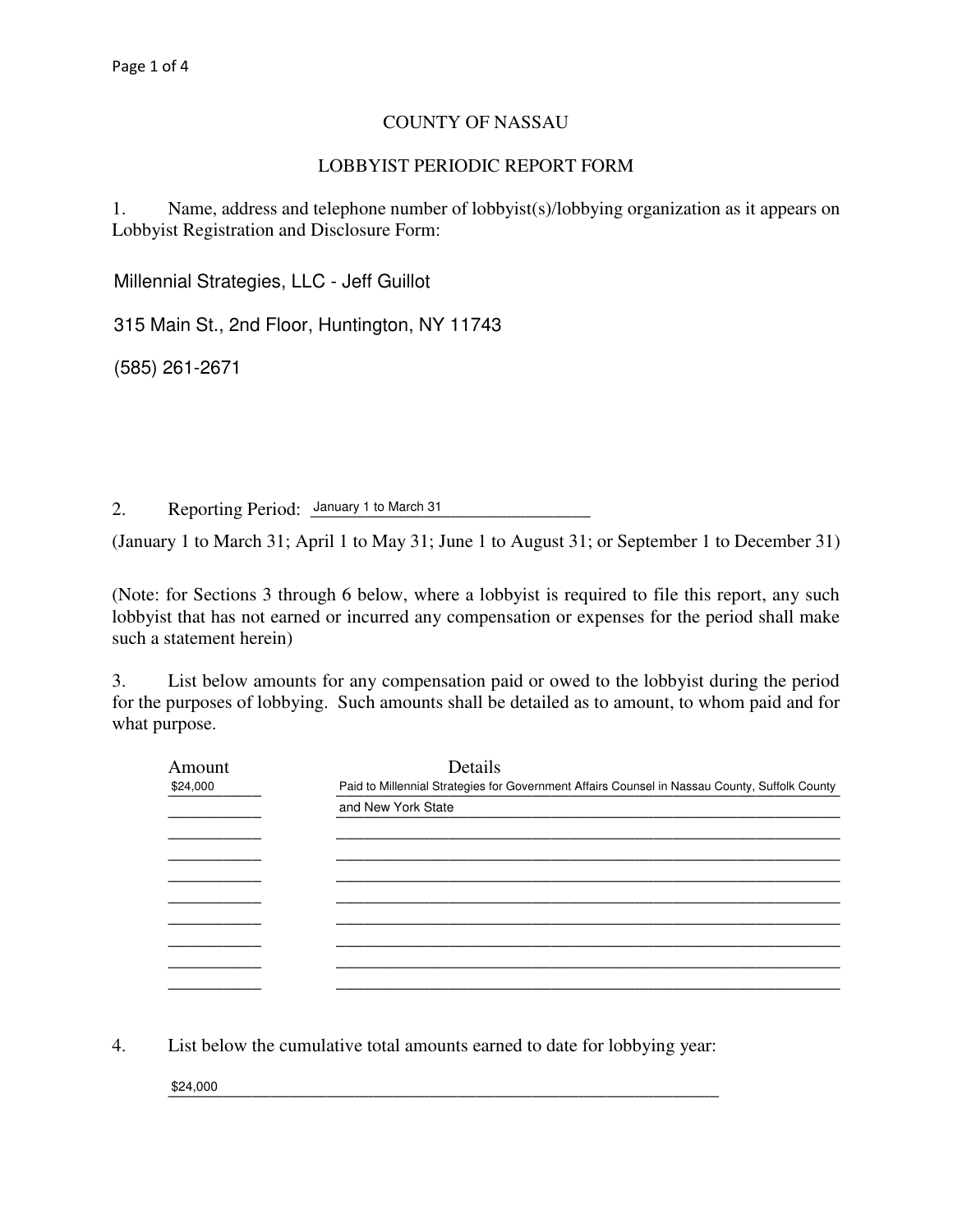Page 2 of 4

5. List below amounts for any expenses expended or incurred by the lobbyist during the period for the purposes of lobbying. Such amounts shall be detailed as to amount, to whom paid and for what purpose.

| Amount | Details<br>$\frac{1}{2}$<br>$\frac{1}{2}$<br>$\frac{1}{2}$<br>$\frac{1}{2}$<br>$\frac{1}{2}$<br>$\frac{1}{2}$<br>$\frac{1}{2}$<br>$\frac{1}{2}$<br>$\frac{1}{2}$<br>$\frac{1}{2}$<br>$\frac{1}{2}$<br>$\frac{1}{2}$<br>$\frac{1}{2}$<br>$\frac{1}{2}$<br>$\frac{1}{2}$<br>$\frac{1}{2}$<br>$\frac{1}{2}$<br>$\frac{1}{2}$<br>$\frac{1}{2}$<br>$\frac{1}{2}$<br>$\frac{1}{2}$<br>$\frac{1}{2}$<br> |
|--------|---------------------------------------------------------------------------------------------------------------------------------------------------------------------------------------------------------------------------------------------------------------------------------------------------------------------------------------------------------------------------------------------------|
|        |                                                                                                                                                                                                                                                                                                                                                                                                   |
|        |                                                                                                                                                                                                                                                                                                                                                                                                   |
|        |                                                                                                                                                                                                                                                                                                                                                                                                   |
|        |                                                                                                                                                                                                                                                                                                                                                                                                   |
|        |                                                                                                                                                                                                                                                                                                                                                                                                   |
|        |                                                                                                                                                                                                                                                                                                                                                                                                   |
|        |                                                                                                                                                                                                                                                                                                                                                                                                   |

6. List below the cumulative total amounts expended to date for lobbying year:

th<br>A  $\frac{1245}{1800}$ 

(In lieu of completing 7 through l0 below, you may attach a copy of your Lobbyist Registration and Disclosure Form, provided the information has not changed.)

7. List whether and where the lobbyist(s/lobbying organization is registered as a lobbyist (e.g. Nassau County, New York State):

Nassau County, Suffolk County, New York State

8. Name, address and telephone number of client(s) by whom, or on whose behalf, the lobbyist is retained, employed or designated.

JUUL Labs, Inc.

560 20th Street, San Francisco, CA 94107

(631) 680-5169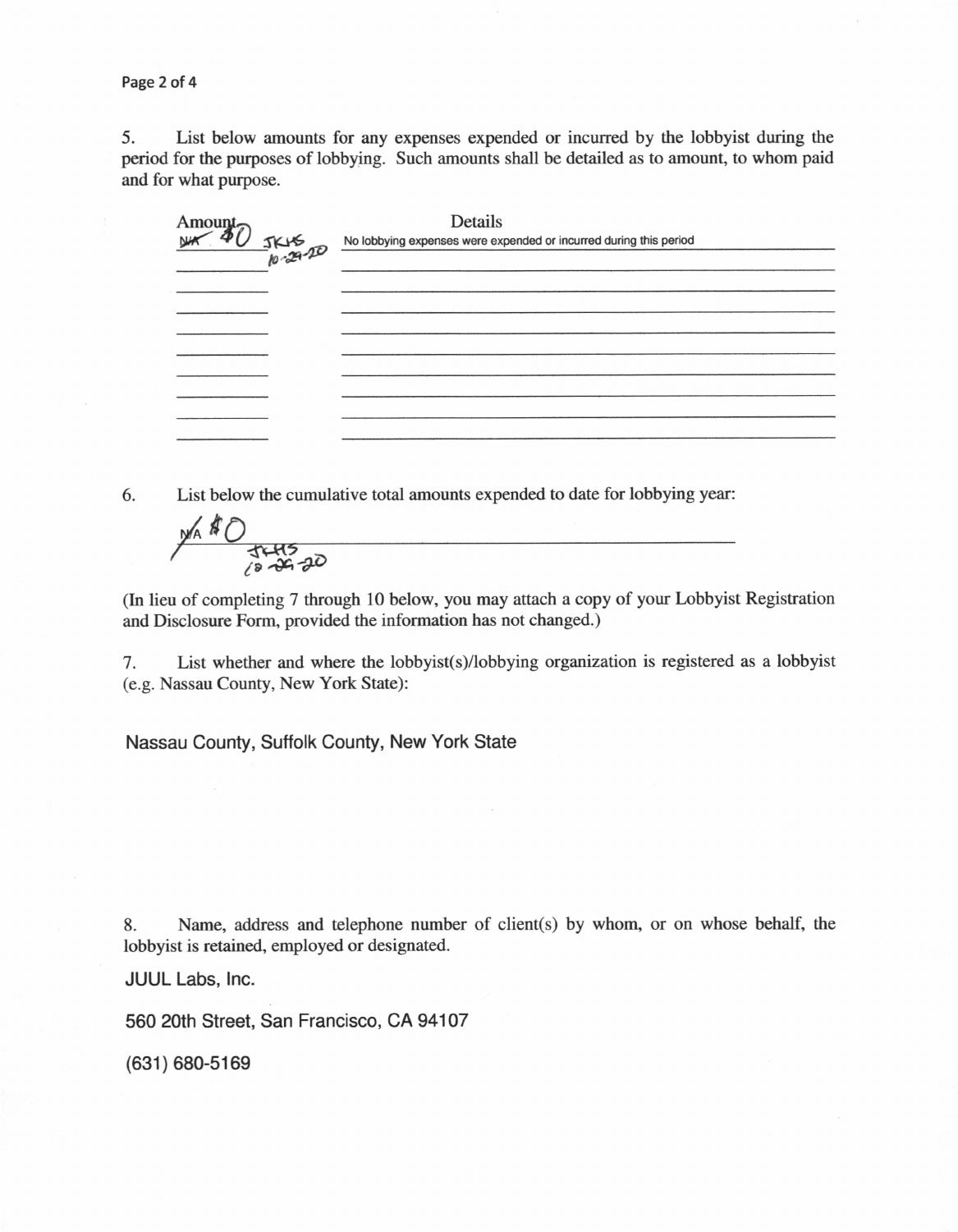Describe lobbying activity conducted, or to be conducted, in Nassau County, and identify 9.  $client(s)$  for each activity listed, during the Reporting Period.

Lobbying activity related to proposed vape liquid flavor ban, conducted on behalf of JUUL Labs, Inc.

The name of persons, organizations or governmental entities before whom the lobbyist has 10. lobbied during the period.

Nassau County Legislature Presiding Officer Richard J. Nicolello